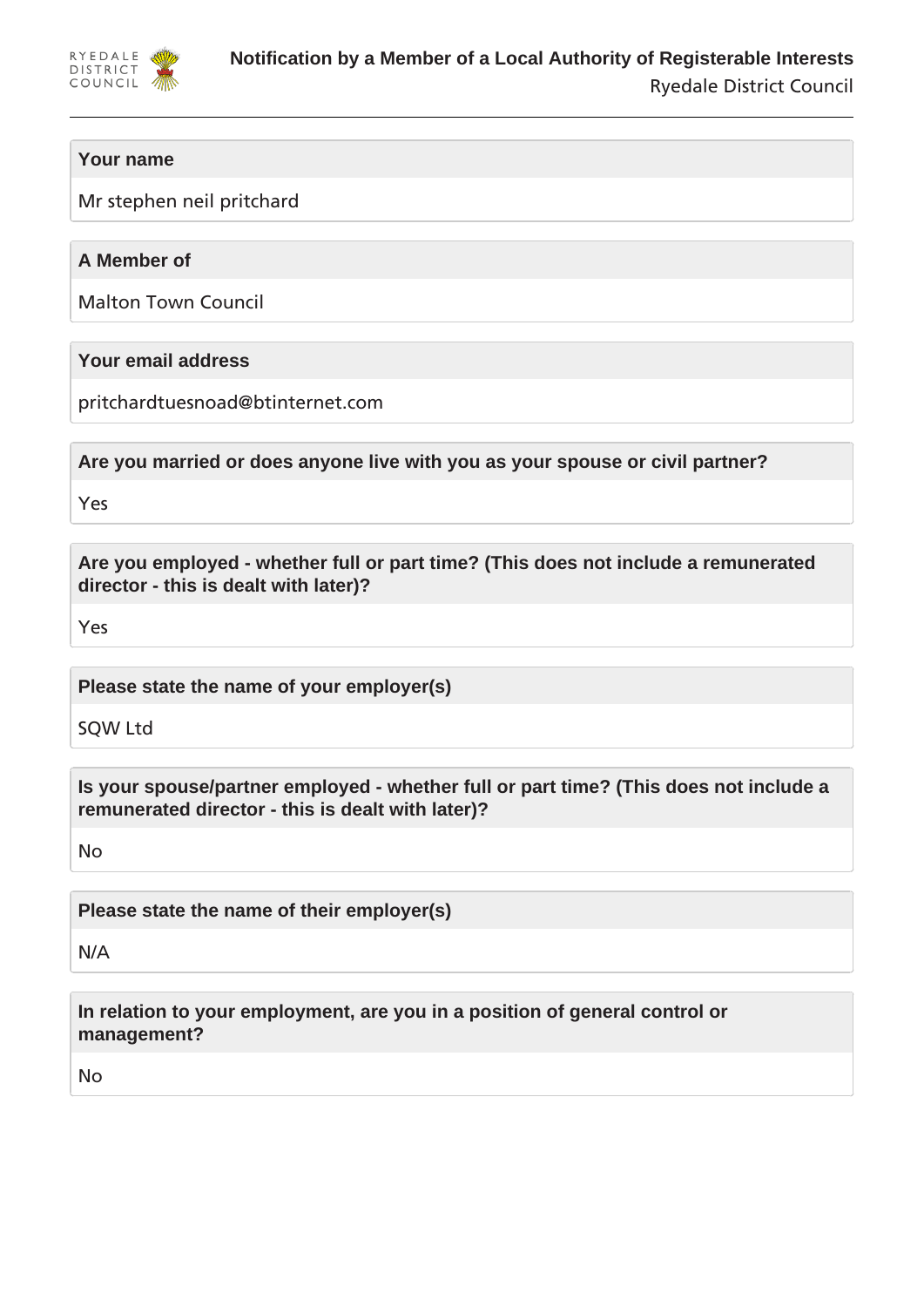

**In relation to your spouse/partner's employment, is he/she in a position of general control or management?**

No

**Does your employer have any contracts with the Council for goods, services or works?**

No

**Does the employer of your spouse/partner have any contracts with the Council for goods, services or works?**

No

**Please give details of the goods, services or works provided**

N/A

**Does your employer have any tenancy agreement for any land where the Council is the landlord?**

No

**Does the employer of your spouse/partner have any tenancy agreement for any land where the Council is the landlord?**

No

**Please provide the address(es) or description(s) of any such land**

N/A

**Are you a self employed or do you run a business?**

No

**Is your spouse/partner self employed or do they run a business?**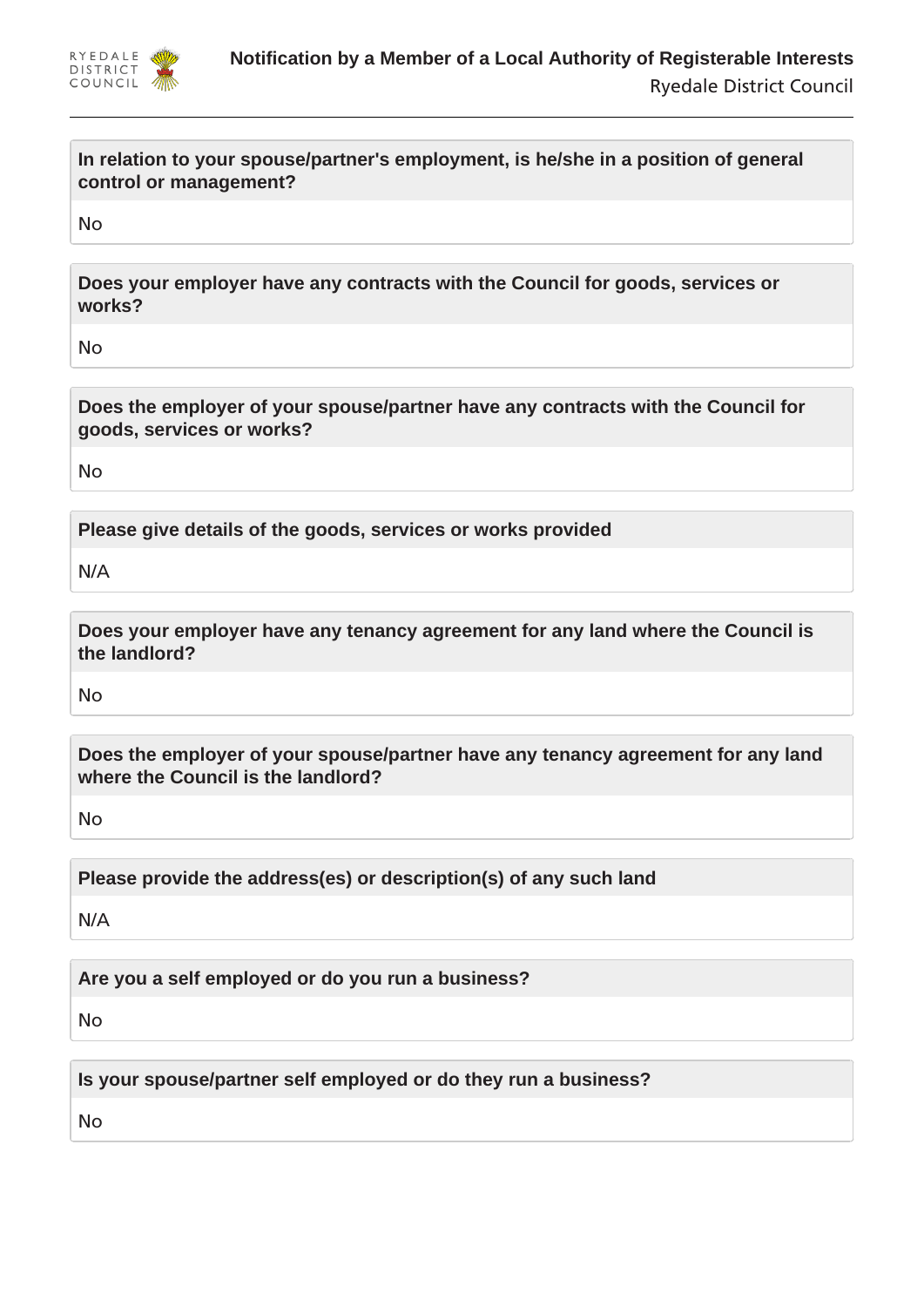

#### **Please state the name of the business**

N/A

**Does the business of your spouse/partner have any contracts with the Council for goods, services or works?**

No

**Please provide details of the goods, services or works provided**

N/A

**Does your business have any tenancy agreement for any land where the Council is the landlord?**

No

**Please provide the address(es) or description(s) of any such land**

N/A

**Does the business of your spouse/partner have any tenancy agreement for any land where the Council is the landlord?**

No

**Please provide the address(es) or description(s) of any such land**

N/A

**Are you a partner in any business?**

No

**Is your spouse/partner a partner in any business?**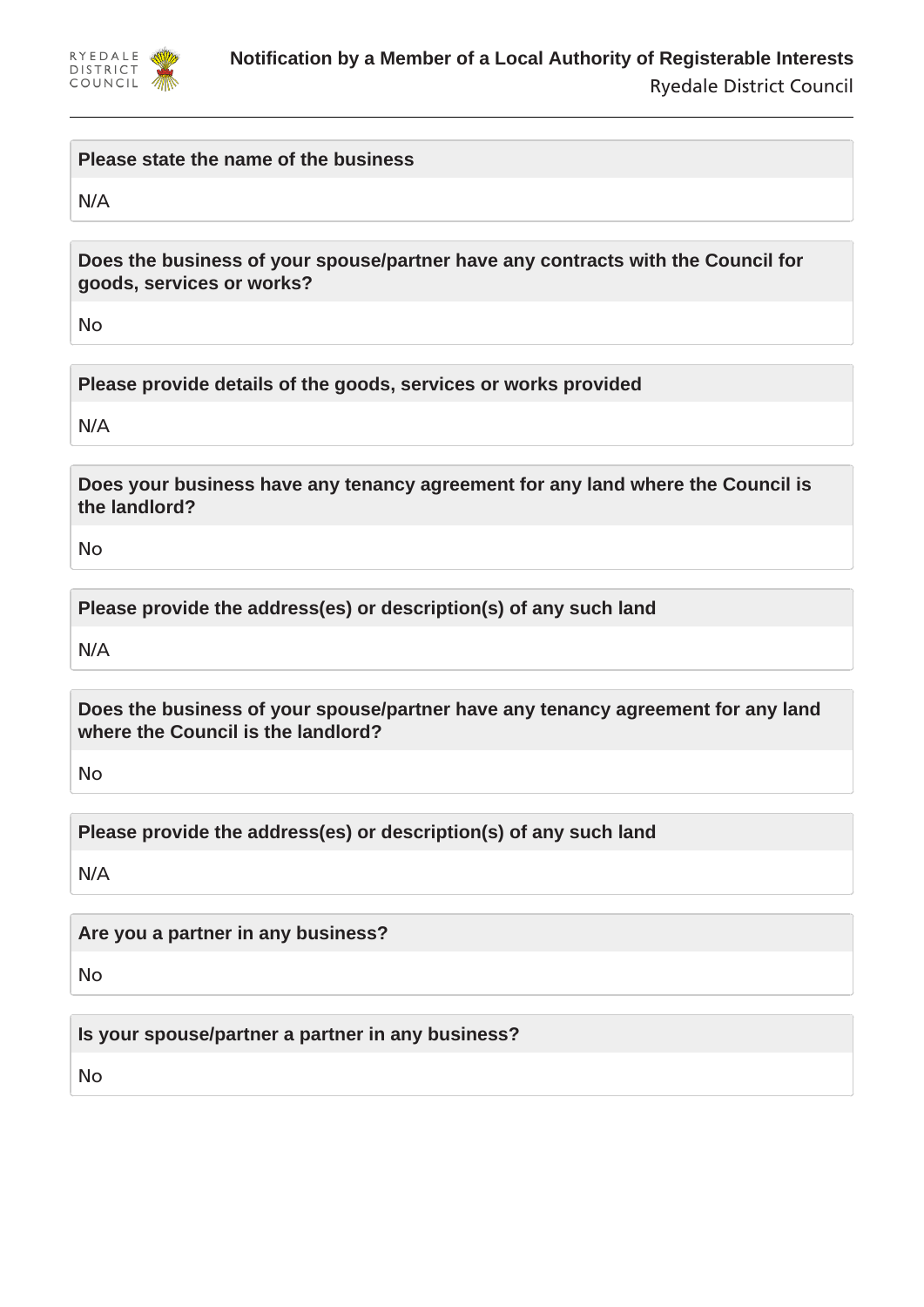

#### **Please state the name of the business**

N/A

**Does the business of your spouse/partner have any contracts with the Council for goods, services or works?**

No

**Please provide details of the goods, services or works provided**

N/A

**Does the business have a tenancy agreement for any land where the Council is the landlord?**

No

**Please provide the address(es) or description(s) of any such land.**

N/A

**Does the business of your spouse/partner have a tenancy agreement for any land where the Council is the landlord?**

No

**Please provide the address(es) or description(s) of any such land.**

N/A

**Are you a remunerated\*\* director of a company?**

No

**Please state the name of the company/companies**

N/A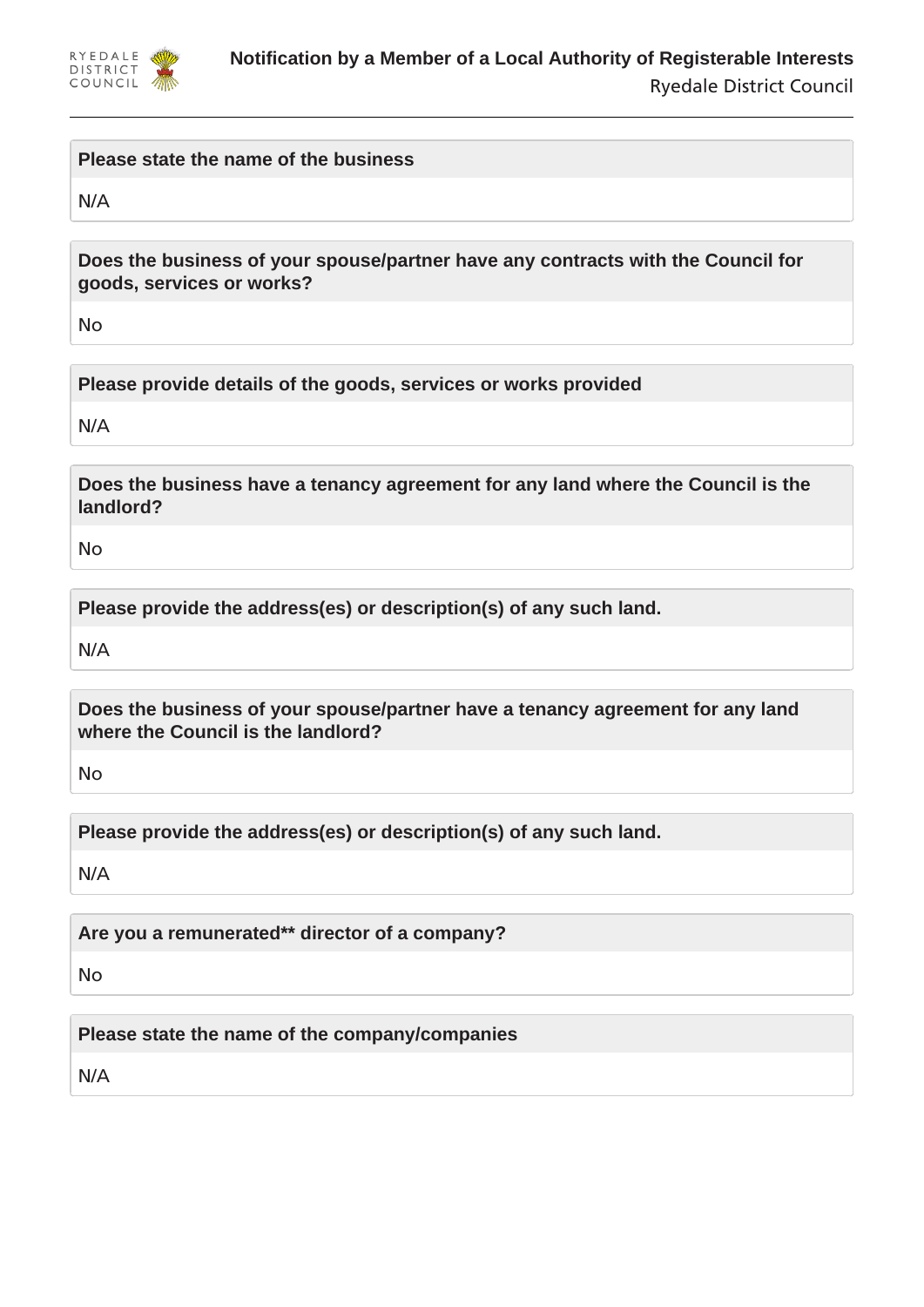

**Does the company have any contracts with the Council for goods, services or works?**

No

**Please give details of the goods, services or works provided.**

N/A

**Is your spouse/partner a remunerated\*\* director of a company?**

No

**Please state the name of the company/companies**

N/A

**Does the company of your spouse/partner have any contracts with the Council for goods, services or works?**

No

**Please give details of the goods, services or works provided.**

N/A

**Does the company have a tenancy agreement for any land where the Council is the landlord?**

No

**Please provide the address(es) or description(s) of any such land.**

N/A

**Does the company of your spouse/partner have a tenancy agreement for any land where the Council is the landlord?**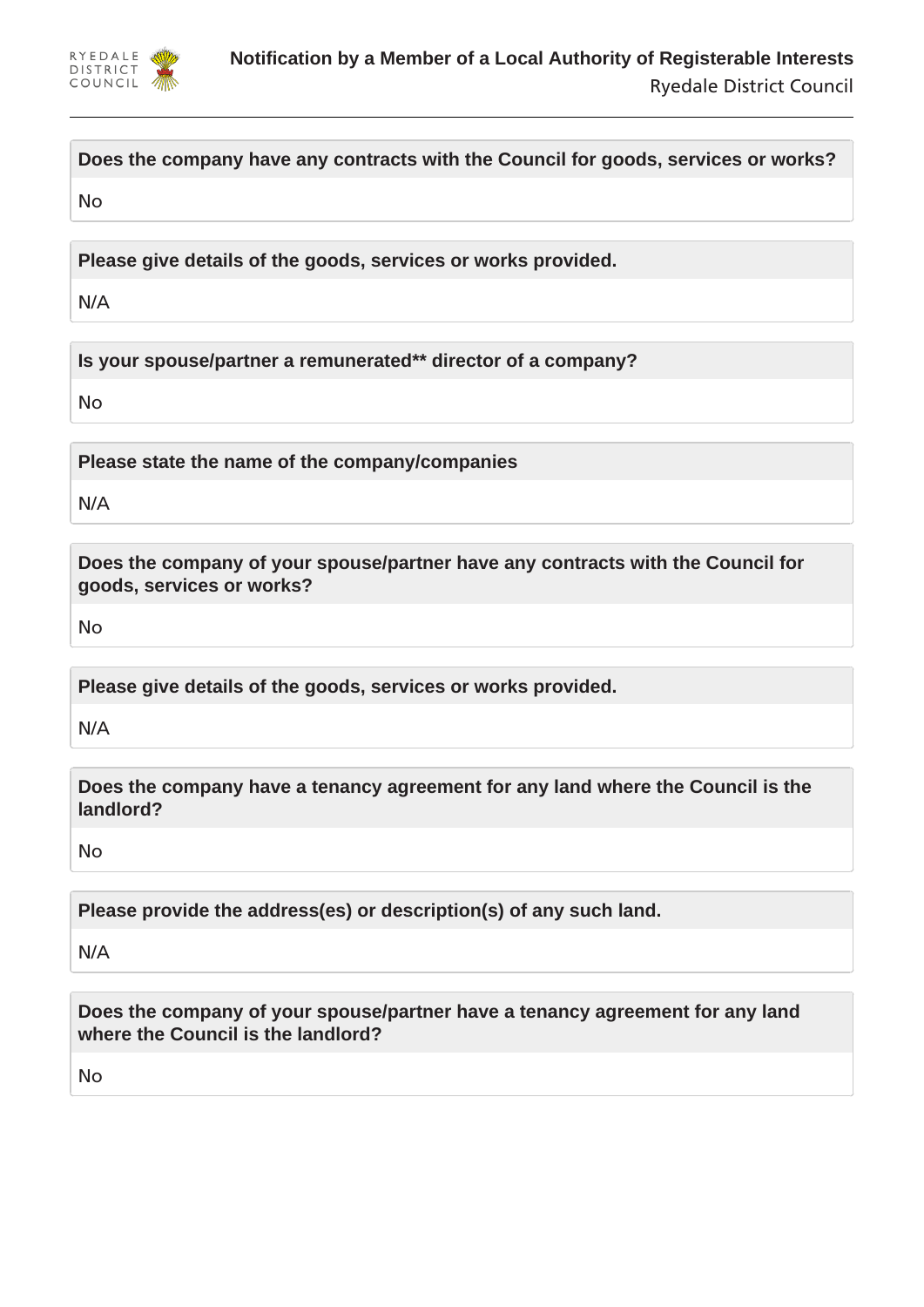

# **Please provide the address(es) or description(s) of any such land.**

N/A

**Has any person or body made a payment to you in respect of your election expenses?**

No

**Please provide details**

N/A

**Has any person or body made a payment to your spouse/partner in respect of your election expenses?**

No

**Please provide details**

N/A

**Do you have a beneficial interest in a class of securities of a corporate body that has a place of business in the Council's area that exceeds the nominal value of £25,000 or 1/100 of the total issued shared capital of that body?**

No

**Please provide details**

N/A

**Do your spouse/partner have a beneficial interest in a class of securities of a corporate body that has a place of business in the Council's area that exceeds the nominal value of £25,000 or 1/100 of the total issued shared capital of that body?**

No

**Please provide details**

N/A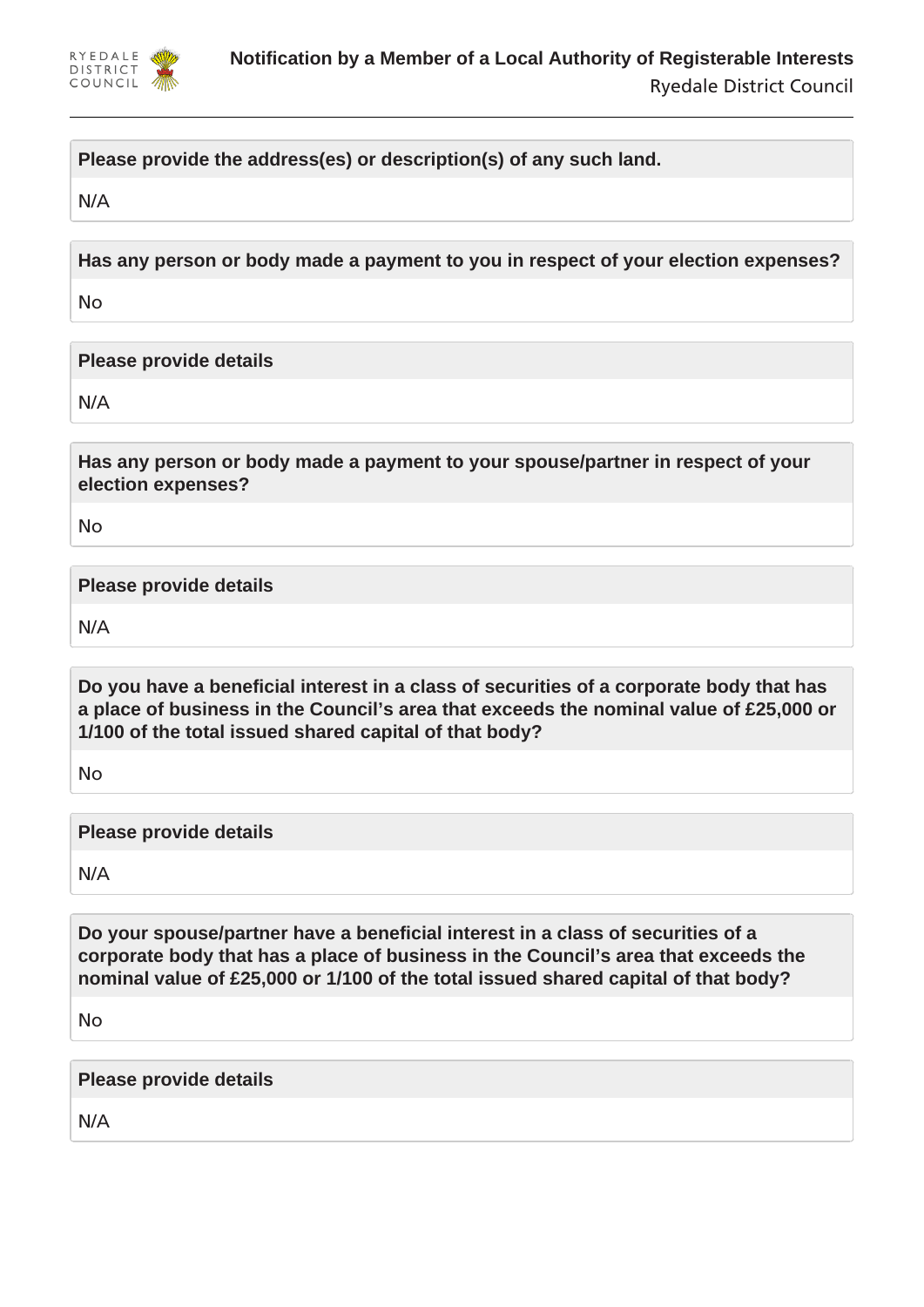

# **Do you have a beneficial interest in any land in the Council's area?**

Yes

**Please provide the address(es) or other description(s) of any land interest.**

78 Middlecave Road, Malton YO17 7NQ - main residence

**Does your spouse/partner have a beneficial interest in any land in the Council's area?**

Yes

**Please provide the address(es) or other description(s) of any land interest.**

78 Middlecave Road, Malton YO17 7NQ - main residence

**Do you have a license (alone or with others) to occupy any land in the Council's area for 28 days or longer?**

No

**Please provide the address(es) or other description(s) of the land.**

N/A

**Does your spouse/partner have a license (alone or with others) to occupy any land in the Council's area for 28 days or longer?**

No

**Please provide the address(es) or other description(s) of the land.**

N/A

**Are you a member of or part of any body to which you have been appointed by the Council as its representative?**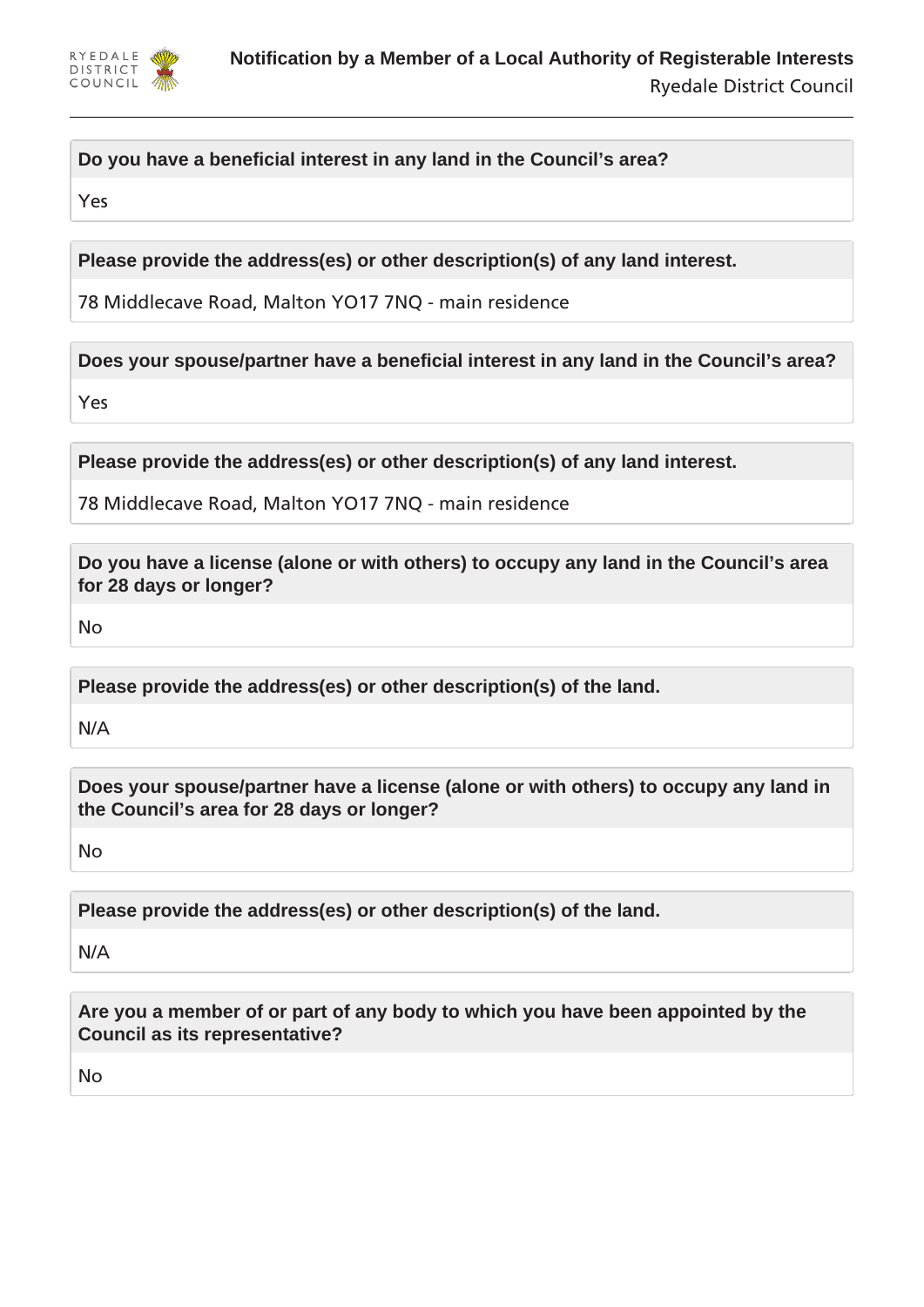

## **Please provide details of these bodies**

N/A

**Are you in a position of control or management in any of the bodies listed above?**

No

**Please provide details.**

N/A

**Do any of the bodies listed above have any contracts with the Council for goods, services or works?**

No

**Please provide details of the body and the goods, services or works provided**

N/A

**Do any of the bodies listed above have a tenancy agreement for any land where the Council is the landlord?**

No

**Please provide the address(es) or description(s) of any such land**

N/A

**Are you a member of or part of any public authority or body exercising functions of a public nature in your own right?**

No

**Please provide details**

N/A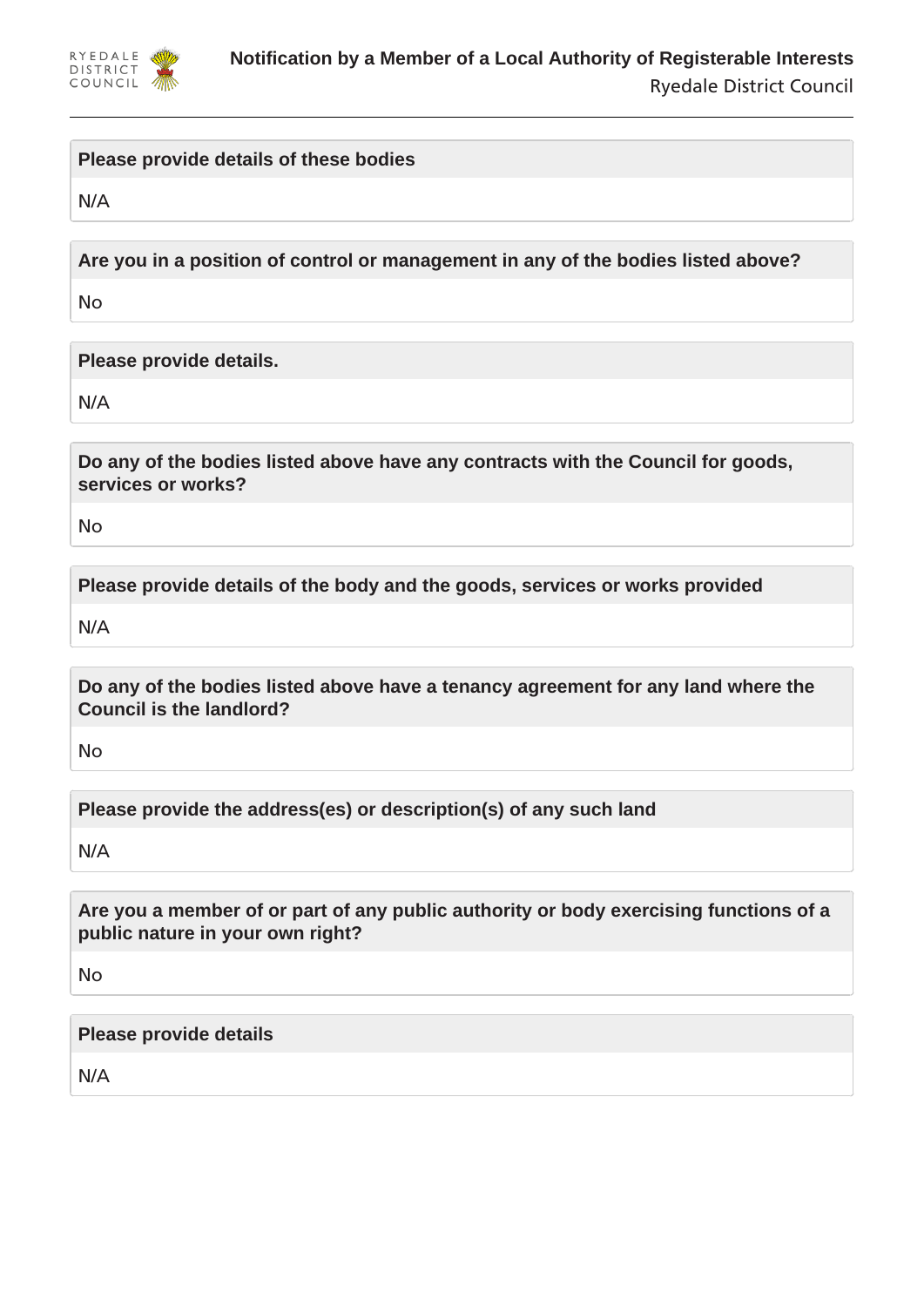

## **Are you in a position of control or management?**

No

**Please provide details**

N/A

**Do any of the bodies listed above have any contracts with the Council for goods, services or works?**

No

**Please provide details of the body and the goods, services or works provided**

N/A

**Do any of the bodies listed above have a tenancy agreement for any land where the Council is the landlord?**

No

**Please provide the address(es) or description(s) of any such land**

N/A

**Are you a member of or part of any body that undertakes charitable purposes?**

Yes

**Please provide details of these bodies.**

National Trust, English Heritage, Yorkshire Arboretum, Scampston Walled Garden

**Are you in a position of control or management?**

No

**Please provide details**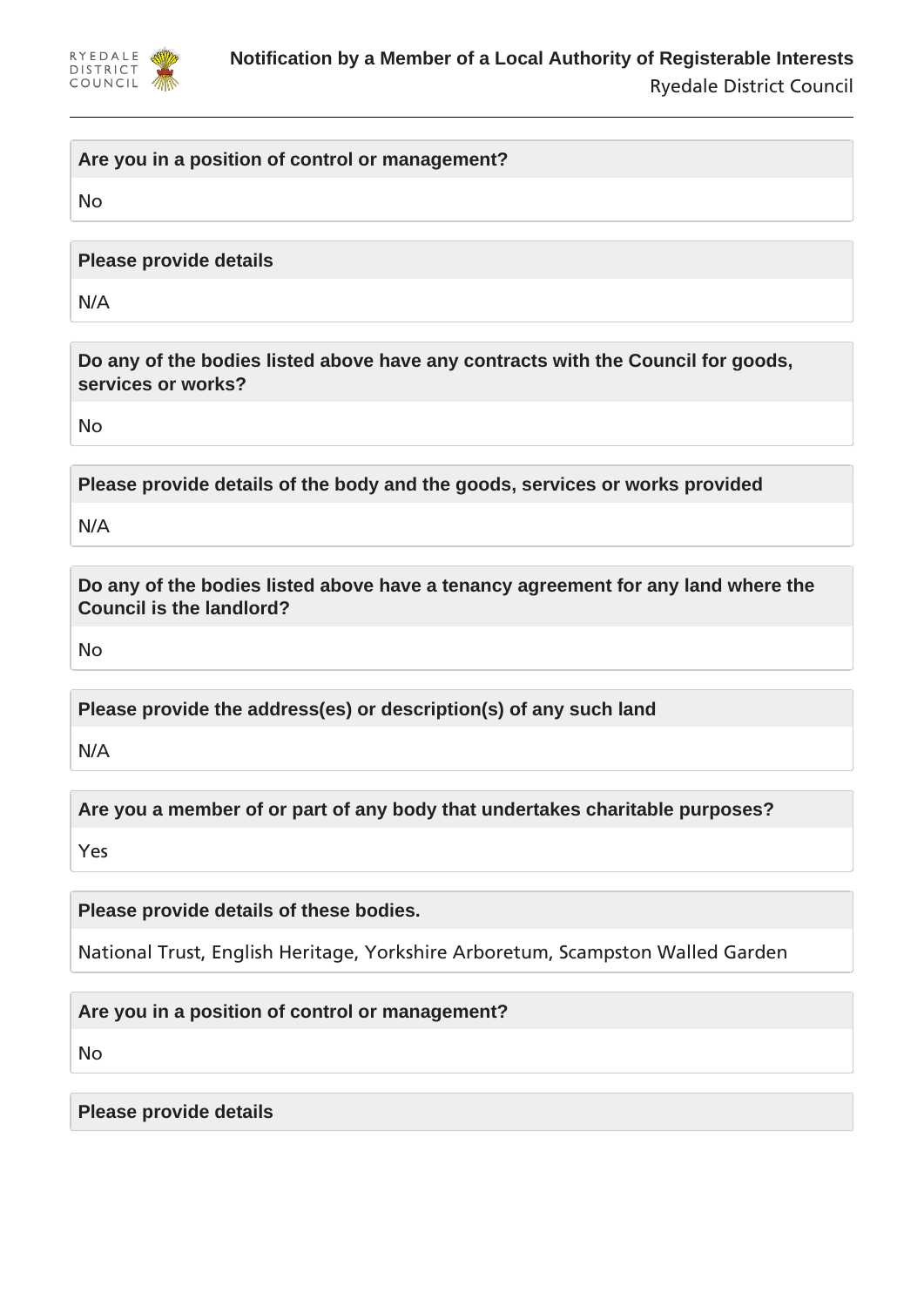

#### N/A

**Do any of the bodies listed above have any contracts with the Council for goods, services or works?**

Not known

**Please provide details of the body and the goods, services or works provided.**

Unknown

**Do any of the bodies listed have a tenancy agreement for any land where the Council is the landlord?**

Not known

**Please provide the address(es) or description(s) of any such land.**

Unknown

**Are you a member of or part of any body whose principal purpose includes the influence of public opinion?**

No

**Please provide details of these bodies.**

N/A

**Are you in a position of control or management?**

No

# **Please provide details**

N/A

**Do any of the bodies listed above have any contracts with the Council for goods, services or works?**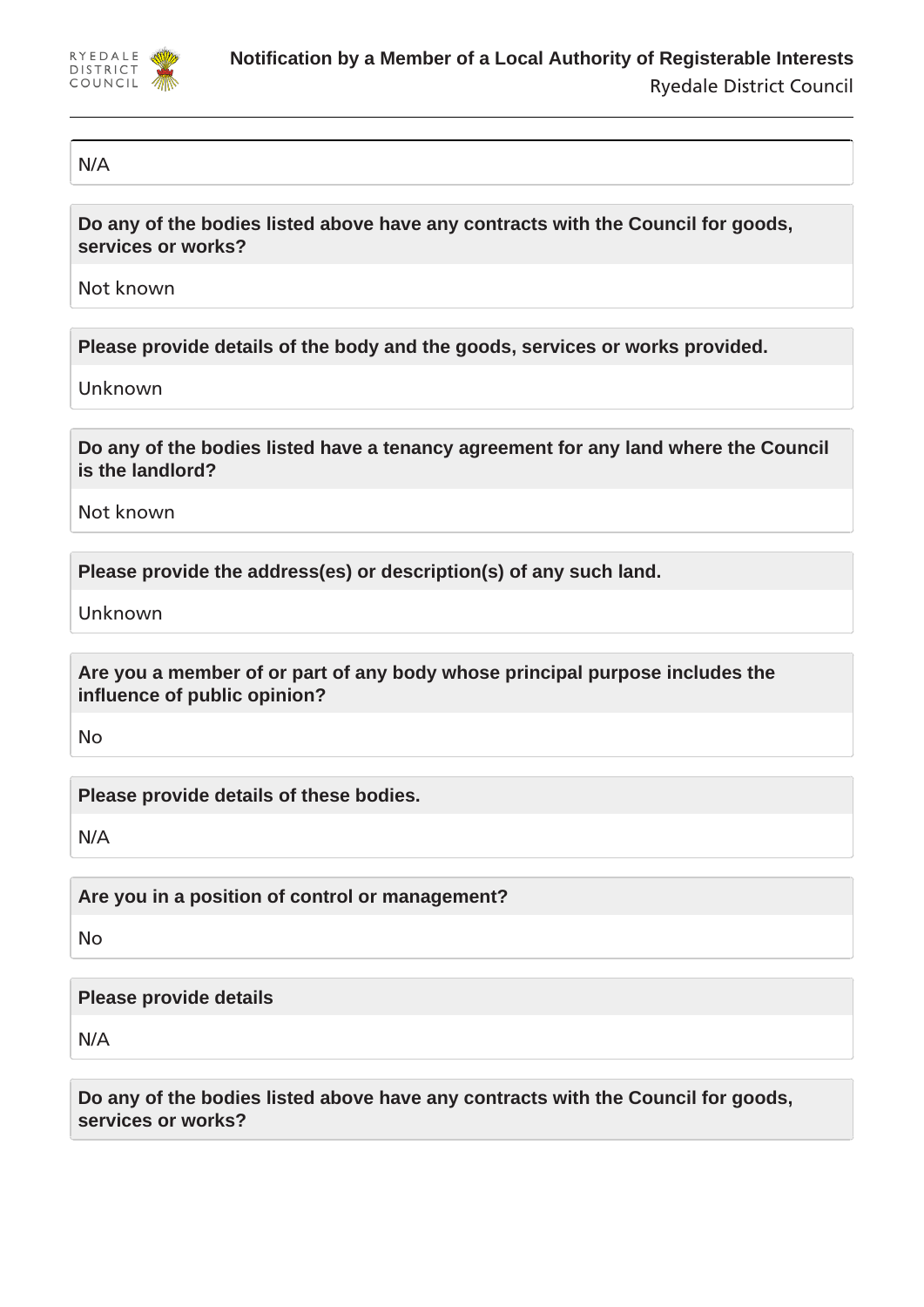

### No

**Please provide details of the body and the goods, services or works provided.**

N/A

**Do any of the bodies have a tenancy agreement for any land where the Council is the landlord?**

No

**Please provide the address(es) or description(s) of any such land**

N/A

**Are you a member of any trade union or professional association?**

Yes

**Please provide details of these bodies.**

Royal Institute of Chartered Surveyors

**Are you in a position of control or management?**

No

**Please provide details**

N/A

**Do any of the bodies have a tenancy agreement for any land where the Council is the landlord?**

Not known

**Please provide the address(es) or description(s) of any such land.**

Unknown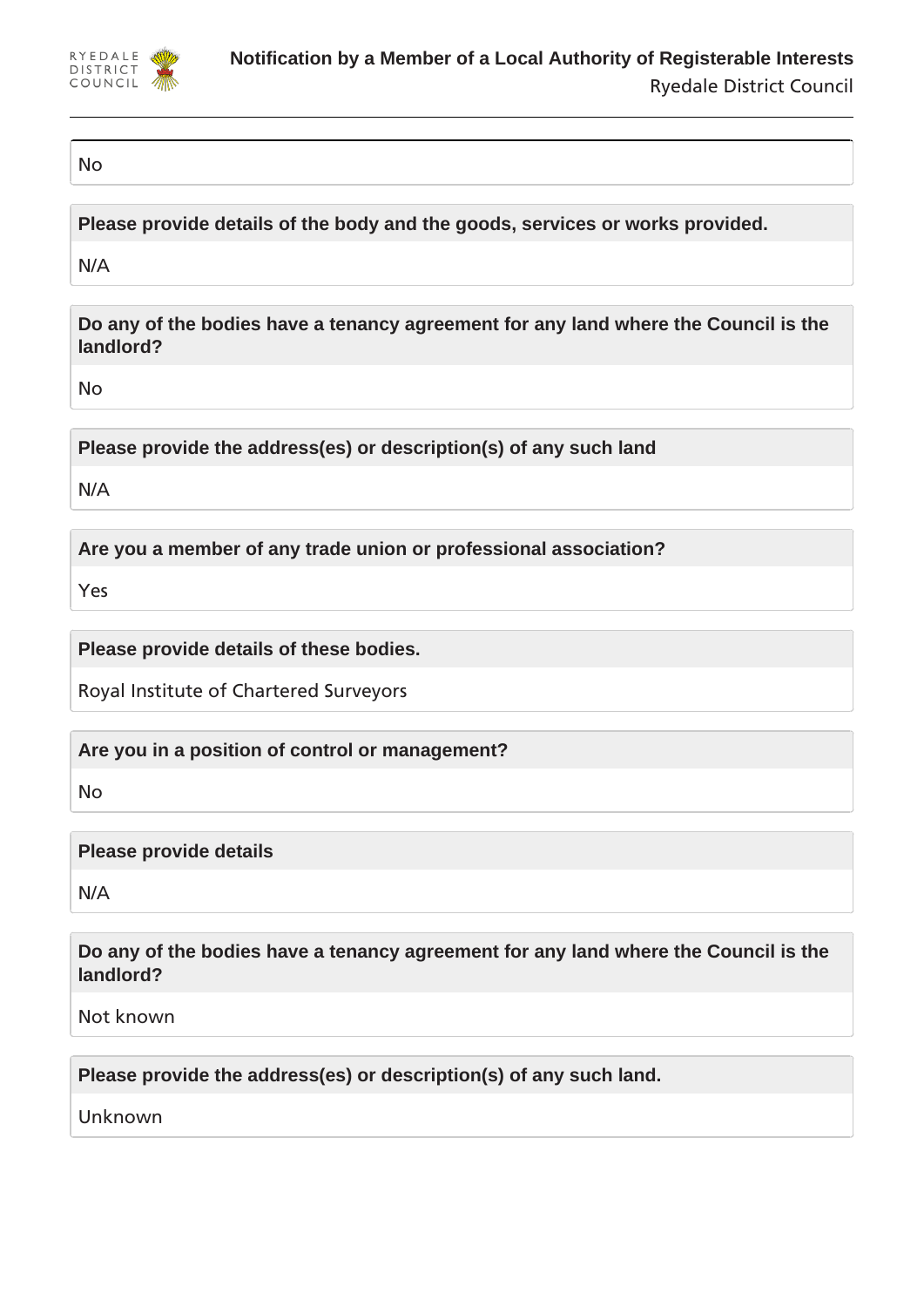

**Do any of the bodies listed above have any contracts with the Council for goods, services or works?**

Not known

**Please provide details of the body and the goods, services or works provided.**

Unknown

**Are you a member of any private club or other organisation not otherwise listed on this form?**

No

**Please provide details**

N/A

**Are you in a position of control or management?**

No

**Please provide details**

N/A

**Do any of the bodies above have any contracts with the Council for goods, services or works?**

No

**Please provide details of the body and the goods, services or works provided.**

N/A

**Do any of the bodies listed have a tenancy agreement for any land where the Council is the landlord?**